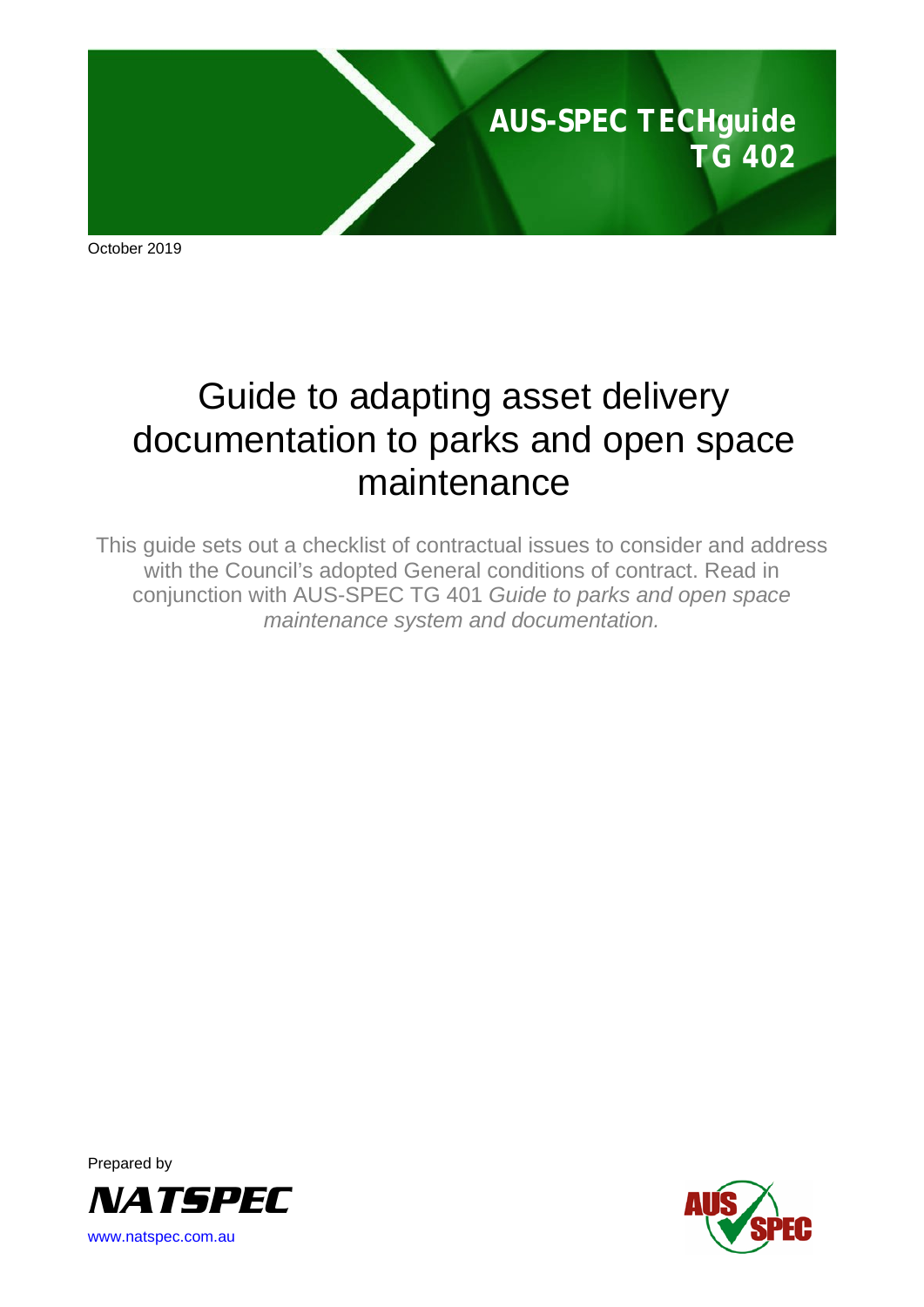# **AUS-SPEC TECHguide**

# **CONTENTS**

| 3  |  |
|----|--|
| 4  |  |
| 5  |  |
| 6  |  |
|    |  |
| 8  |  |
| 9  |  |
| 10 |  |
| 11 |  |
| 12 |  |
| 13 |  |
| 14 |  |
| 15 |  |
| 16 |  |
| 17 |  |
| 18 |  |
| 19 |  |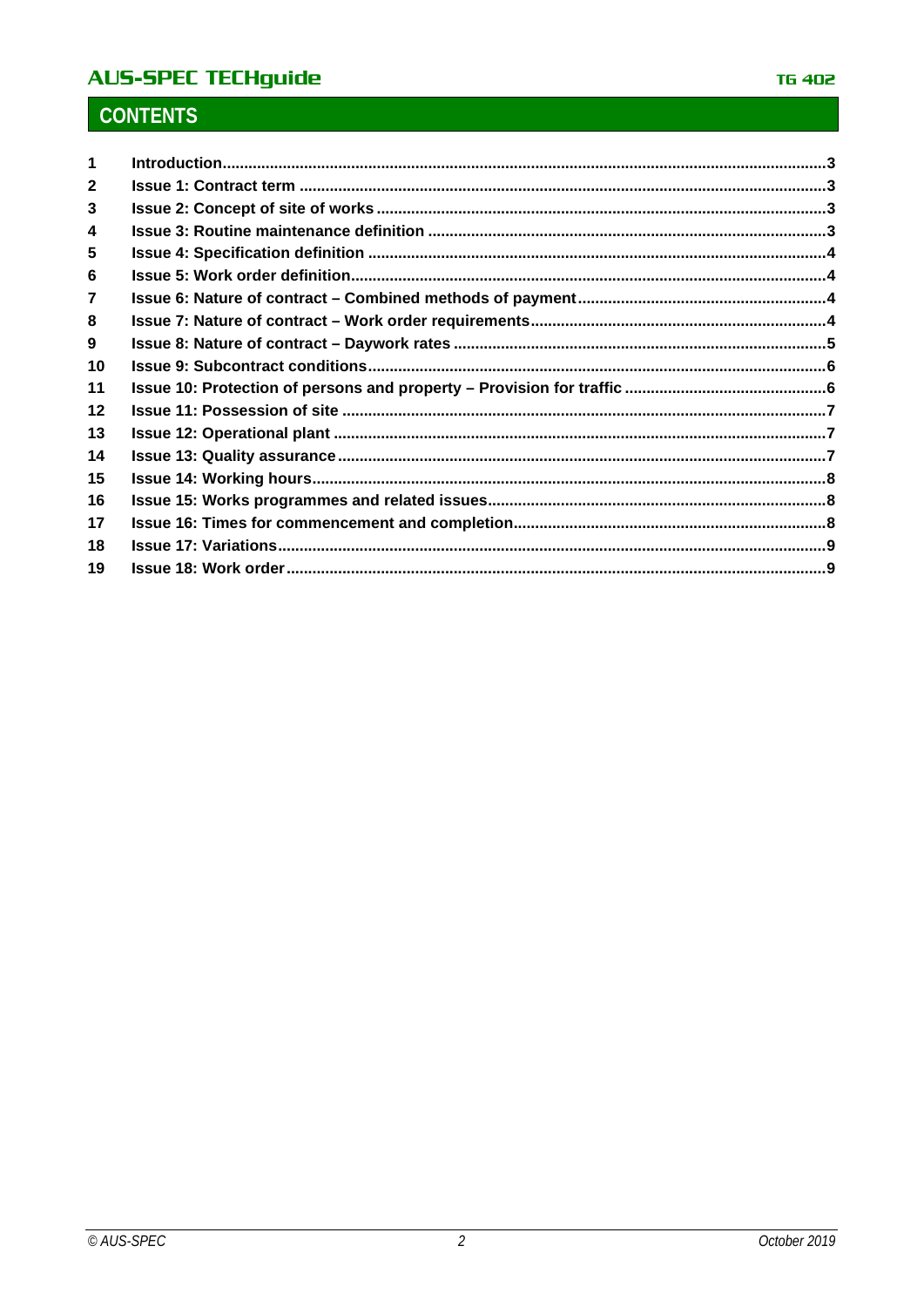# **ASSET DELIVERY – PARKS AND OPEN SPACE MAINTENANCE**

### <span id="page-2-0"></span>**1 INTRODUCTION**

This guide sets out a checklist of contractual issues to consider and address with the Council's adopted General conditions of contract. The checklist box at the end of each issue discussed can be used to confirm the action on that issue.

The 18 issues can be addressed in various ways. Select from the following to best suit the organisation and/or address the issue:

- Deletion and replacement of clauses in the General conditions of contract.
- Amendment of clauses in the General conditions of contract.
- Text in *1401 General requirements – parks and open space (Maintenance)*.
- Requirements included as Special conditions of contract with clear annotation that they override any conflicting clauses in the General conditions of contract.

# <span id="page-2-1"></span>**2 ISSUE 1: CONTRACT TERM**

The Council needs to determine the contract term in relation the date of acceptance of the tender, any establishment period, and any wind-down period before practical completion.

Consider a one month establishment period at the commencement. Maintenance is undertaken by others and the maintenance diary and Contractor's infrastructure is established. Any activity with a Maintenance Diary response time less than 10 days at the end of the establishment period is paid for at daywork rates.

Consider a one month wind-down period at the completion of the contract. The Superintendent will establish the maintenance diary and activities not yet compulsory but necessary to reduce outstanding work items such that all outstanding response times are greater than 10 days. These will be considered by the Superintendent for a work order on daywork rates basis.

The actual contract period between these episodes would be typically 24 to 36 months for parks and open space maintenance type contract.

|                              | Relevant document section                              | Reference clause                        | Action (tick) |     |       | Draft by   | Check by   |
|------------------------------|--------------------------------------------------------|-----------------------------------------|---------------|-----|-------|------------|------------|
|                              |                                                        |                                         | <b>Delete</b> | Add | Amend | (initials) | (initials) |
| <b>CHECK</b><br><b>ISSUE</b> | <b>Conditions of Contract</b><br>- General Information |                                         |               |     |       |            |            |
| #1                           | General conditions of contract                         | Both AS 2124 and<br>NPWC3<br>(Annexure) |               |     |       |            |            |

#### <span id="page-2-2"></span>**3 ISSUE 2: CONCEPT OF SITE OF WORKS**

A contract based on AUS-SPEC applied to parks and recreation areas requires amendment to the concept of site possession and access by others including other contractors, public authorities and the public. A simple clarification is required.

|                                    | Relevant document                 | Reference clause                                                      |        | Action (tick) |       |            | Check by   |
|------------------------------------|-----------------------------------|-----------------------------------------------------------------------|--------|---------------|-------|------------|------------|
|                                    | section                           |                                                                       | Delete | Add           | Amend | (initials) | (initials) |
| <b>CHECK</b><br><b>ISSUE</b><br>#2 | General conditions of<br>contract | <b>AS 2124 clauses 27.1</b><br>& 27.2<br>NPWC3 clauses 27.1<br>& 27.3 |        |               |       |            |            |

### <span id="page-2-3"></span>**4 ISSUE 3: ROUTINE MAINTENANCE DEFINITION**

It is necessary to define routine maintenance which is the responsibility of the Contractor and is paid for in the tendered lump sum.

Routine maintenance includes all maintenance activities in the Works as described in the *1401 General requirements – parks and recreation areas (Maintenance)* worksection the Park Maintenance Plan (PMP) and necessary to maintain the performance criteria stated to which the contract lump sum applies.

Work other than routine maintenance includes all maintenance tasks carried out by the Contractor, the costs of which are not included in the contract Lump Sum. Such work shall only be performed as directed and approved by the Superintendent.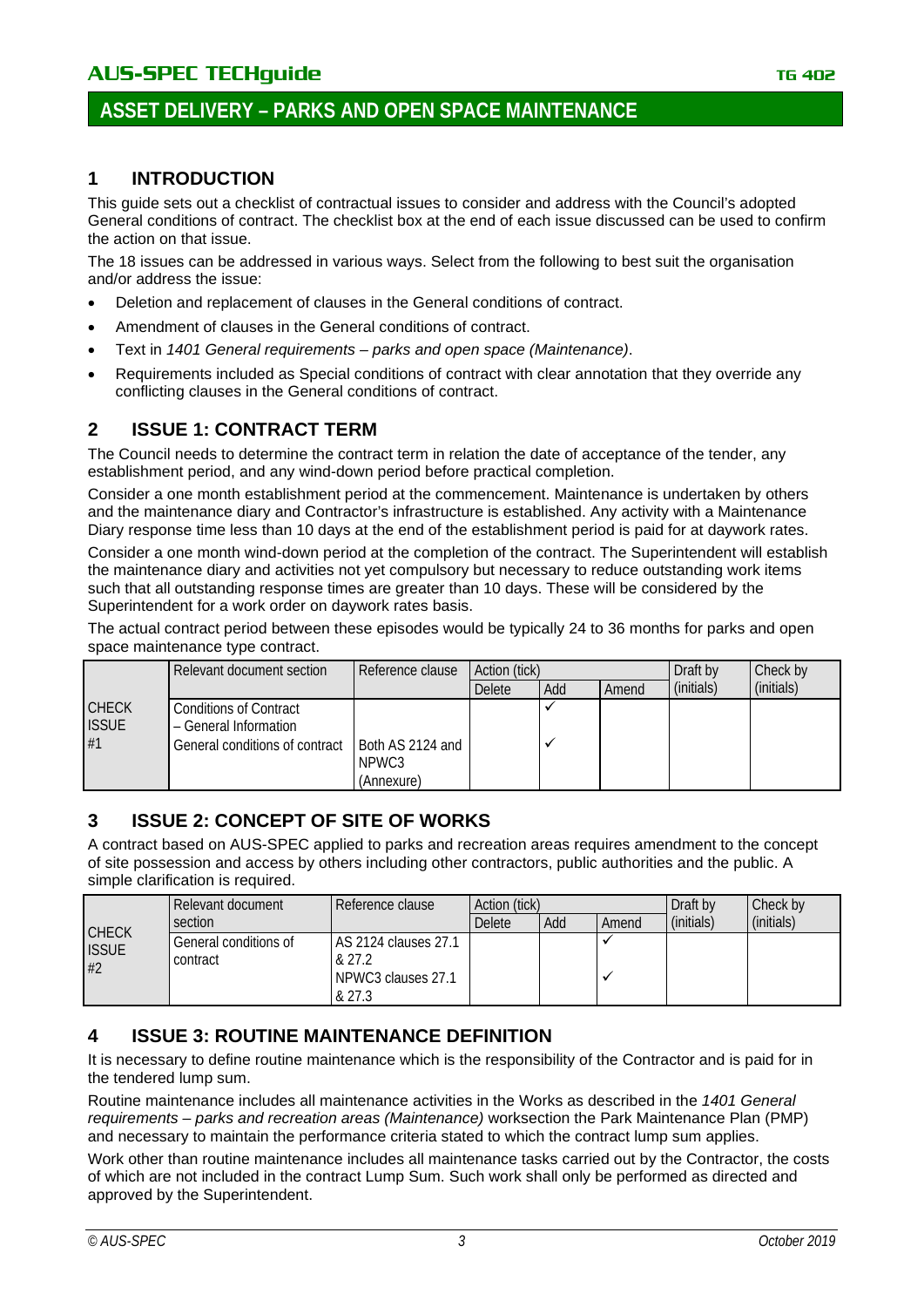# **ASSET DELIVERY – PARKS AND OPEN SPACE MAINTENANCE**

These two definitions need to be included in the General Conditions of Contract.

|                    | Relevant document     | l Reference clause | Action (tick) |     |       | Draft by   | Check by   |
|--------------------|-----------------------|--------------------|---------------|-----|-------|------------|------------|
| <b>CHECK</b>       | section               |                    | Delete        | Add | Amend | (initials) | (initials) |
| <b>ISSUE</b><br>#3 | General conditions of | LAS 2124 clause 2  |               |     |       |            |            |
|                    | contract              | NPWC3 clause 2     |               |     |       |            |            |

#### <span id="page-3-0"></span>**5 ISSUE 4: SPECIFICATION DEFINITION**

It is necessary to clarify the term specification for the AUS-SPEC documentation due to the inclusion of the PMP documents and the reference to materials specifications and Australian Standards which may be updated during the contract term. The following script is recommended for consideration.

Specification means all specifications for work to be carried out as existing at the date of acceptance of tender and any modification of such specifications thereafter directed or the use of which has been approved by the Superintendent pursuant to their powers under the Contract. The specifications include, but are not limited to, the approved Parks and open space Maintenance Plan (PMP), the *1401 General requirements parks and open space (Maintenance)* worksection, Australian Standards or other standards and specifications cited in the documents.

|                    | Relevant document     | l Reference clause | Action (tick) |     | Draft by | Check by   |            |
|--------------------|-----------------------|--------------------|---------------|-----|----------|------------|------------|
| <b>CHECK</b>       | section               |                    | Delete        | Add | Amend    | (initials) | (initials) |
| <b>ISSUE</b><br>#4 | General conditions of | LAS 2124 clause 2  |               |     |          |            |            |
|                    | contract              | I NPWC3 clause 2   |               |     |          |            |            |

#### <span id="page-3-1"></span>**6 ISSUE 5: WORK ORDER DEFINITION**

It is necessary that the Work Order is clearly defined in the General conditions of contract in order to clarify its authority and role.

Work Order means a completed form in a format, either provided or approved by the Principal, which indicates work activities to be undertaken by the Contractor where payment is as assigned on the work order. Work orders have a unique serial number assigned by the Principal. The forms only have status as an order when signed by the Superintendent or a duly delegated representative.

|                    | Relevant document section   Reference clause |                    | Action (tick) |     |       | Draft by   | Check by   |
|--------------------|----------------------------------------------|--------------------|---------------|-----|-------|------------|------------|
| <b>CHECK</b>       |                                              |                    | <b>Delete</b> | Add | Amend | (initials) | (initials) |
| <b>ISSUE</b><br>#5 | General conditions of                        | l AS 2124 clause 2 |               |     |       |            |            |
|                    | contract                                     | NPWC3 clause 2     |               |     |       |            |            |

### <span id="page-3-2"></span>**7 ISSUE 6: NATURE OF CONTRACT – COMBINED METHODS OF PAYMENT**

The AUS-SPEC contract type requires that the Contractor be paid in two modes as appropriate being lump sum and daywork rates.

Suggested script is as follows:

The Principal shall pay the Contractor:

- For work for which the Principal accepted a lump sum, the Lump Sum.
- For work for which the Principal accepted Daywork rates, the sum ascertained by multiplying the Daywork rates by the appropriate quantity of each resource or item of work actually carried out under the Contract.

Adjusted by any additions or deductions made pursuant to the Contract.

Unless otherwise stated in the Contract, the Contract shall not be subject to adjustment for rise and fall costs.

|                              | Relevant document                 | Reference clause                   | Action (tick) |     |       | Draft by   | Check by   |
|------------------------------|-----------------------------------|------------------------------------|---------------|-----|-------|------------|------------|
| <b>CHECK</b><br><b>ISSUE</b> | section                           |                                    | <b>Delete</b> | Add | Amend | (initials) | (initials) |
| #6                           | General conditions of<br>contract | AS 2124 clause 3<br>NPWC3 clause 3 |               |     |       |            |            |

### <span id="page-3-3"></span>**8 ISSUE 7: NATURE OF CONTRACT – WORK ORDER REQUIREMENTS**

The following script is suggested to describe the function of Work Orders: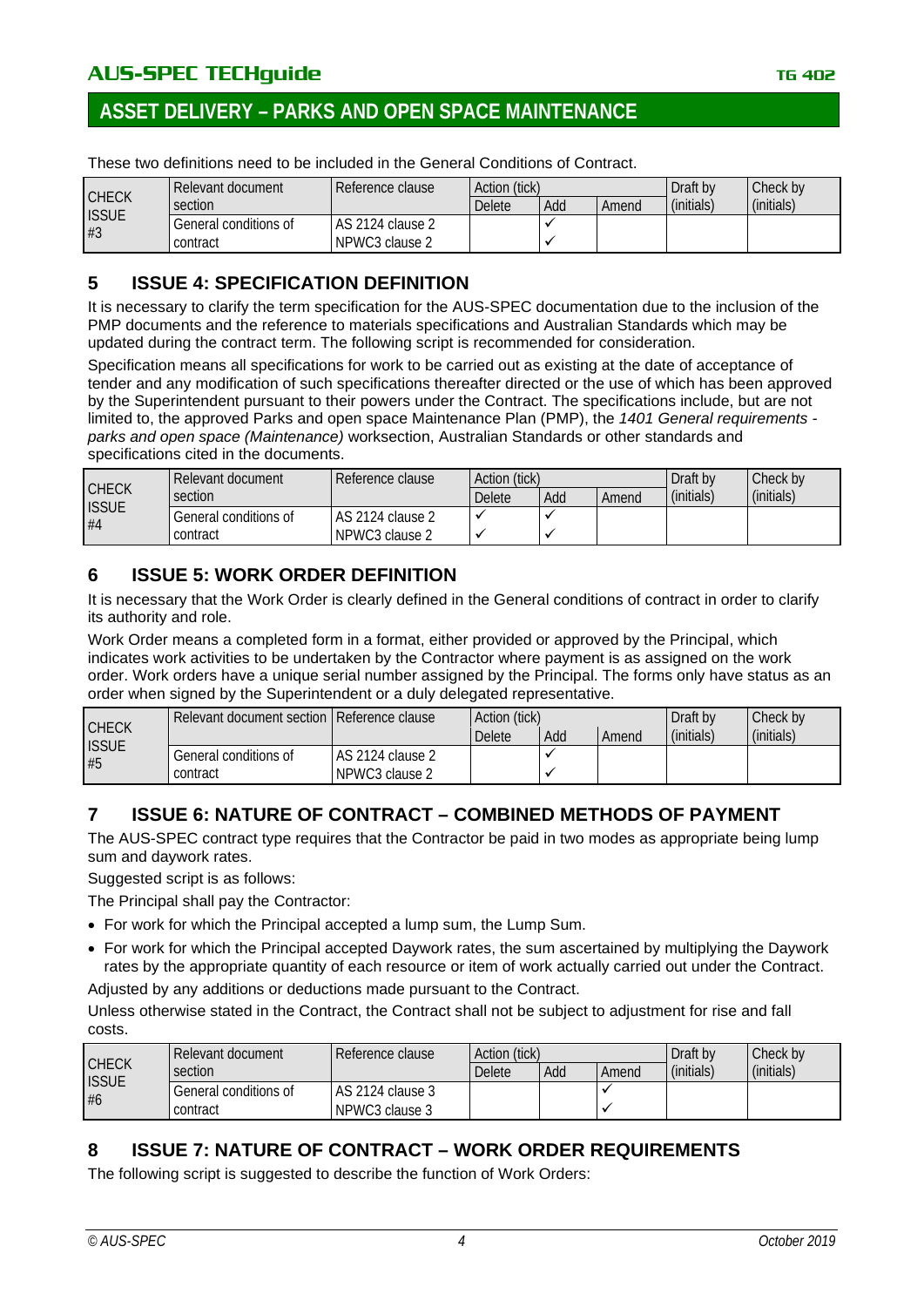Work to be performed for payment by pro-rata Lump Sum requires prior approval of the Superintendent by way of Work Order duly signed by the Superintendent or a duly delegated representative.

Work to be performed for payment by Daywork rates requires prior approval of the Superintendent by way of Work Order duly signed by the Superintendent or a duly delegated representative.

Whilst Superintendent's approval is required when the actual quantity of a section or item of work is greater or less than the quantity shown in the Work Order a revised Work Order is not required unless the variation exceeds 50% of the scheduled quantity.

|                              | Relevant document     | Reference clause    | Action (tick) |     |       | Draft by   | Check by   |
|------------------------------|-----------------------|---------------------|---------------|-----|-------|------------|------------|
|                              | section               |                     | Delete        | Add | Amend | (initials) | (initials) |
| <b>CHECK</b><br><b>ISSUE</b> | General conditions of | AS 2124 clauses 3.3 |               |     |       |            |            |
| #7                           | contract              | and 40              |               |     |       |            |            |
|                              |                       | NPWC3 clauses 3.3   |               |     |       |            |            |
|                              |                       | and 40              |               |     |       |            |            |

# <span id="page-4-0"></span>**9 ISSUE 8: NATURE OF CONTRACT – DAYWORK RATES**

The AUS-SPEC contract format calls upon the use of Daywork rates for work which is not reasonably predictable in nature and quantity so as to be able to be included in the routine maintenance included in the lump sum payment provision. Such work is typically quick response work which is of a nature that is not readily aligned with standard operations due to a different set of resources requirements.

Accordingly a list of projected resources that may be called upon in any combination is defined for the tender documents by the Principal as daywork rates. The Tenderer and Contractor submit agreed rates for these resources.

It is considered reasonable to retain the concept of Daywork as provided for in General conditions of contract. This concept allows a Superintendent the ability to deal with situations requiring resources beyond those included in the Principal's list at time of tender or where the Contractor refutes the valid application of daywork rates as used in this type of contract.

A simple amendment is recommended to the Daywork clause in conjunction with the inclusion of Daywork rates in the interpretation section.

An appropriate definition for Daywork rates (refer AS 2124 clause 2 and NPWC3) is suggested below:

Daywork rates means the rates provided by the Tenderer and included in the Contract for the resources listed by the Principal in the tender documents and applicable to categories of work determined by the Superintendent not to be suitable for lump sum payment as routine maintenance work.

An explanation of Daywork rates should be included as an addition to description of the nature of contract in the General conditions of contract in AS 2124 clause 3.4 and NPWC3.

The following script is suggested:

#### **Daywork rates**

- Work Initiation and approval by the Superintendent.
	- Unless otherwise directed by the Superintendent, the Contractor shall not carry out any work under the Contract under Daywork rates.
	- If the Superintendent directs that any work under the Contract be carried out as Daywork, the Superintendent shall issue or approve a Work Order directing the Contractor to execute such work.
- Moneys payable:
	- If the Superintendent directs that any work under the Contract be carried out under Daywork rates, the Contractor shall execute the work and perform the Contractor's obligations under the Contract and the Principal shall pay the Contractor for the measured quantity of each item of the resources actually used by the Contractor at the rates set out in the schedule of Daywork rates.
	- The rates in the schedule of Daywork rates shall be the all-inclusive cost of providing the resources under normal or emergency circumstances and shall include but not be limited to overheads, administrative costs, handling costs, site supervision, establishment costs, operating costs, profits, statutory and other charges.
	- Where works are executed under Daywork rates, the Contractor shall record each day in a manner to be approved by the Superintendent, the particulars of all resources used by the Contractor for the execution of the Daywork. Claims for payment for work under the Daywork rates shall include records of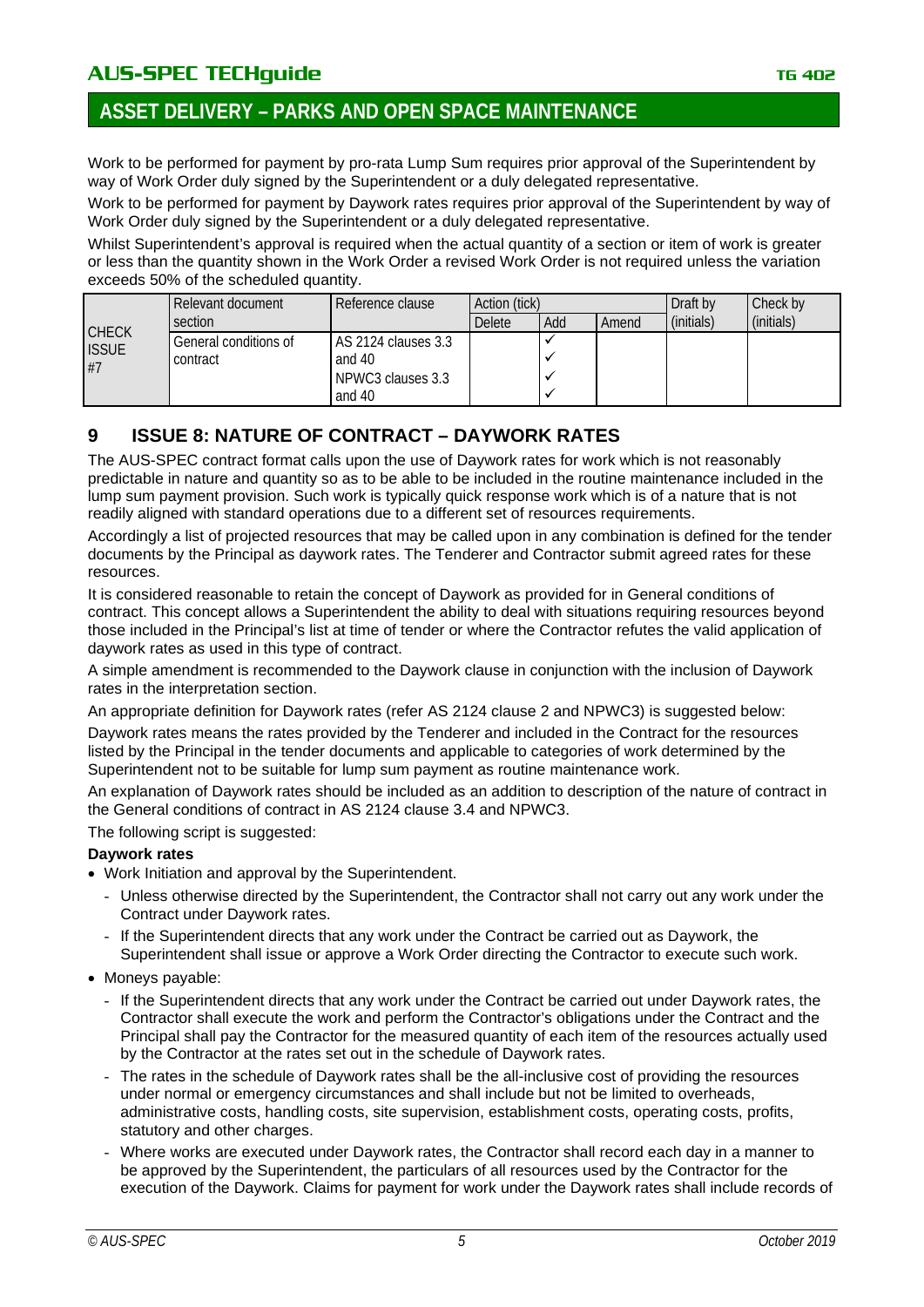# **ASSET DELIVERY – PARKS AND OPEN SPACE MAINTENANCE**

all time sheets, wages sheets, invoices, receipts and other vouchers that are necessary to support the claim for each activity at each site.

- The Superintendent shall determine the amount to be paid to the Contractor in respect of each claim with regard to the following:
	- o The Schedule of Daywork rates provided in the Contract documents.
	- o The amounts accepted as paid for services, subcontracts and professional fees with a 10% allowance for overheads and profit and all other associated expenses to the Contractor.
	- o The amounts accepted as paid for materials directly contributing to the work with a 10% allowance for overheads and profit and all other associated expenses to the Contractor.
- Quantities:
	- For Daywork activities there are no quantities provided by the Principal.

|                              | Relevant document     | Action (tick)       |        |     | Draft by | Check by   |            |
|------------------------------|-----------------------|---------------------|--------|-----|----------|------------|------------|
|                              | section               |                     | Delete | Add | Amend    | (initials) | (initials) |
|                              | General conditions of | AS 2124 clause 41   |        |     |          |            |            |
| <b>CHECK</b><br><b>ISSUE</b> | contract              | NPWC3 clause 40.3   |        |     |          |            |            |
| #8                           |                       | AS 2124 clauses 2 & |        |     |          |            |            |
|                              |                       | 3.4                 |        |     |          |            |            |
|                              |                       | NPWC3 clauses 2 &   |        |     |          |            |            |
|                              |                       | 3.4                 |        |     |          |            |            |

#### <span id="page-5-0"></span>**10 ISSUE 9: SUBCONTRACT CONDITIONS**

It is essential that the Principal retains consistent control over the contract conditions and the quality of work, whether executed by the Contractor or a Subcontractor.

The following script is recommended for addition to the section of General conditions of contract addressing Contractor's responsibility:

The Contractor shall enter into contracts with all Subcontractors upon terms and conditions consistent with those in the Contract and specifically the Park and open space Maintenance Plan and the Superintendent reserves the right to require submission of satisfactory evidence thereof.

|                              | Relevant document section   Reference clause |                      |               | Action (tick)<br>Draft by |       |            | Check bv   |
|------------------------------|----------------------------------------------|----------------------|---------------|---------------------------|-------|------------|------------|
| <b>CHECK</b><br><b>ISSUE</b> |                                              |                      | <b>Delete</b> | Add                       | Amend | (initials) | (initials) |
| #9                           | General conditions of                        | l AS 2124 clause 9.3 |               |                           |       |            |            |
|                              | contract                                     | NPWC3 clause 9.3     |               |                           |       |            |            |

#### <span id="page-5-1"></span>**11 ISSUE 10: PROTECTION OF PERSONS AND PROPERTY – PROVISION FOR TRAFFIC**

It is recommended that specific reference to the general requirements for adherence to Australian Standards for traffic management is required in a contract based on parks and recreation area maintenance. Inclusion in the General conditions of contract is considered to clarify that non-compliance is basis for default and cannot be misconstrued to be a technical breach.

Additional script to AS 2124 and NPWC3 is suggested as follows:

The Contractor shall avoid obstruction or damage to roadways and footpaths, drains and water-courses and public utility and other services on or adjacent to the site which are visible or the location of which can be ascertained by the Contractor from the appropriate authority or from the Contract and shall have any obstruction removed immediately and at the Contractor's cost shall have made good all damage caused by the Contractor, the Contractor's employees, agents or subcontractors or the employees of any such agents or subcontractors. In the event of the Contractor's failure to do so, the Principal may have the remedial work carried out and the cost incurred shall be a debt due from the Contractor to the Principal which may be deducted or recovered by the Principal pursuant to clause 46.

The Contractor shall prevent nuisance to the owners, tenants or occupiers of properties adjacent to the site and to the public generally, in accordance with the Park Maintenance Plan and the requirements of Council and Statutory Authorities.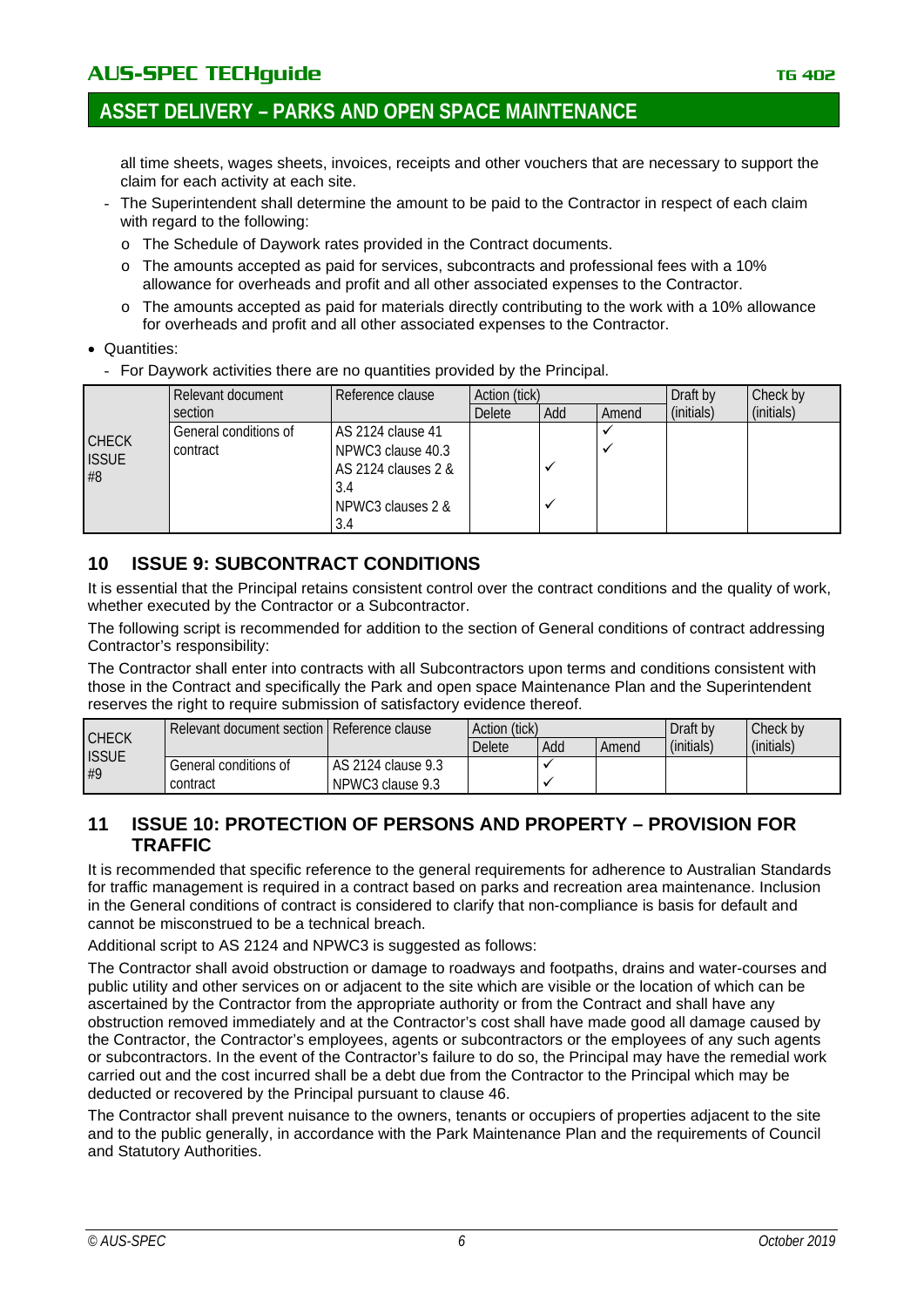# **ASSET DELIVERY – PARKS AND OPEN SPACE MAINTENANCE**

|                              | Relevant document                 | Reference clause    | Action (tick) |     |       | Draft by   | Check by   |
|------------------------------|-----------------------------------|---------------------|---------------|-----|-------|------------|------------|
| <b>CHECK</b><br><b>ISSUE</b> | section                           |                     | Delete        | Add | Amend | (initials) | (initials) |
| #10                          | General conditions of<br>contract | l AS 2124 clause 13 |               |     |       |            |            |

#### <span id="page-6-0"></span>**12 ISSUE 11: POSSESSION OF SITE**

There are qualifications on the Contractor's access to the site which do not apply to traditional contracts. Additionally the definition of what constitutes 'the site' requires clarification beyond that provided in traditional General conditions of contract.

Standard clauses may be amended to include the following script:

The Site consists of the whole of the parks and recreation areas covered by the Contract unless otherwise stipulated elsewhere in the Contract documents.

The Contractor, its employees, agents or subcontractors shall have access to any portion of the Site to carry out work conforming to the Contract requirements.

The temporary closure of any portion of the Site by the Contractor for the purpose of carrying out work shall be governed by the Superintendent and in certain times may be prohibited by the Superintendent.

Should any delay take place in giving the Contractor such access to the Site or any direction from the Superintendent restricting or revoking access to the Site to particular days and/or times, such delay, restriction or revocation of access shall not be deemed to constitute a breach of contract.

The Contractor shall at all times respect the Principal's right to provide possession of the Site for other Contractors to undertake separate works or services, or other parties to undertake activities sanctioned by the Principal. Under such circumstances, the Contractor shall liaise with the Superintendent to program works to eliminate or minimise interference with other works, services or activities.

| <b>CHECK</b>        | Relevant document<br>section      | Reference clause                     | Action (tick)<br>Add<br><b>Delete</b><br>Amend |  |  | Draft by<br>(initials) | Check by<br>(initials) |
|---------------------|-----------------------------------|--------------------------------------|------------------------------------------------|--|--|------------------------|------------------------|
| <b>ISSUE</b><br>#11 | General conditions of<br>contract | AS 2124 clause 15<br>NPWC3 clause 15 |                                                |  |  |                        |                        |

### <span id="page-6-1"></span>**13 ISSUE 12: OPERATIONAL PLANT**

It is necessary that all plant utilised meet the requirements of all state laws including registration and third party personal insurance NPWC3 provides for this requirement.

The following script is recommended:

All Operational Plant on site shall comply with the requirement in relation thereto of the relevant laws in operation in the State or Territory in which the Work under the Contract is being carried out.

|                              | Relevant document     | Reference clause  | Action (tick) |     |       | Draft by   | Check by   |
|------------------------------|-----------------------|-------------------|---------------|-----|-------|------------|------------|
| <b>CHECK</b><br><b>ISSUE</b> | section               |                   | <b>Delete</b> | Add | Amend | (initials) | (initials) |
| #12                          | General conditions of | AS 2124 clause 27 |               |     |       |            |            |
|                              | Contract              | NPWC3 clause 27   |               |     |       |            |            |

### <span id="page-6-2"></span>**14 ISSUE 13: QUALITY ASSURANCE**

It is necessary to recognise the Contractor's responsibility to execute the Contract under a system of quality assurance.

The following script is suggested:

The Contractor shall be responsible for the quality assurance of the Work and work processes under the Contract in conformance with the submitted and accepted Parks and open space Maintenance Plan.

| <b>CHECK</b><br><b>ISSUE</b> | Relevant document                 | Reference clause  | Action (tick) |     |       | Draft by   | Check by   |
|------------------------------|-----------------------------------|-------------------|---------------|-----|-------|------------|------------|
|                              | section                           |                   | <b>Delete</b> | Add | Amend | (initials) | (initials) |
| #13                          | General conditions of<br>Contract | AS 2124 clause 29 |               |     |       |            |            |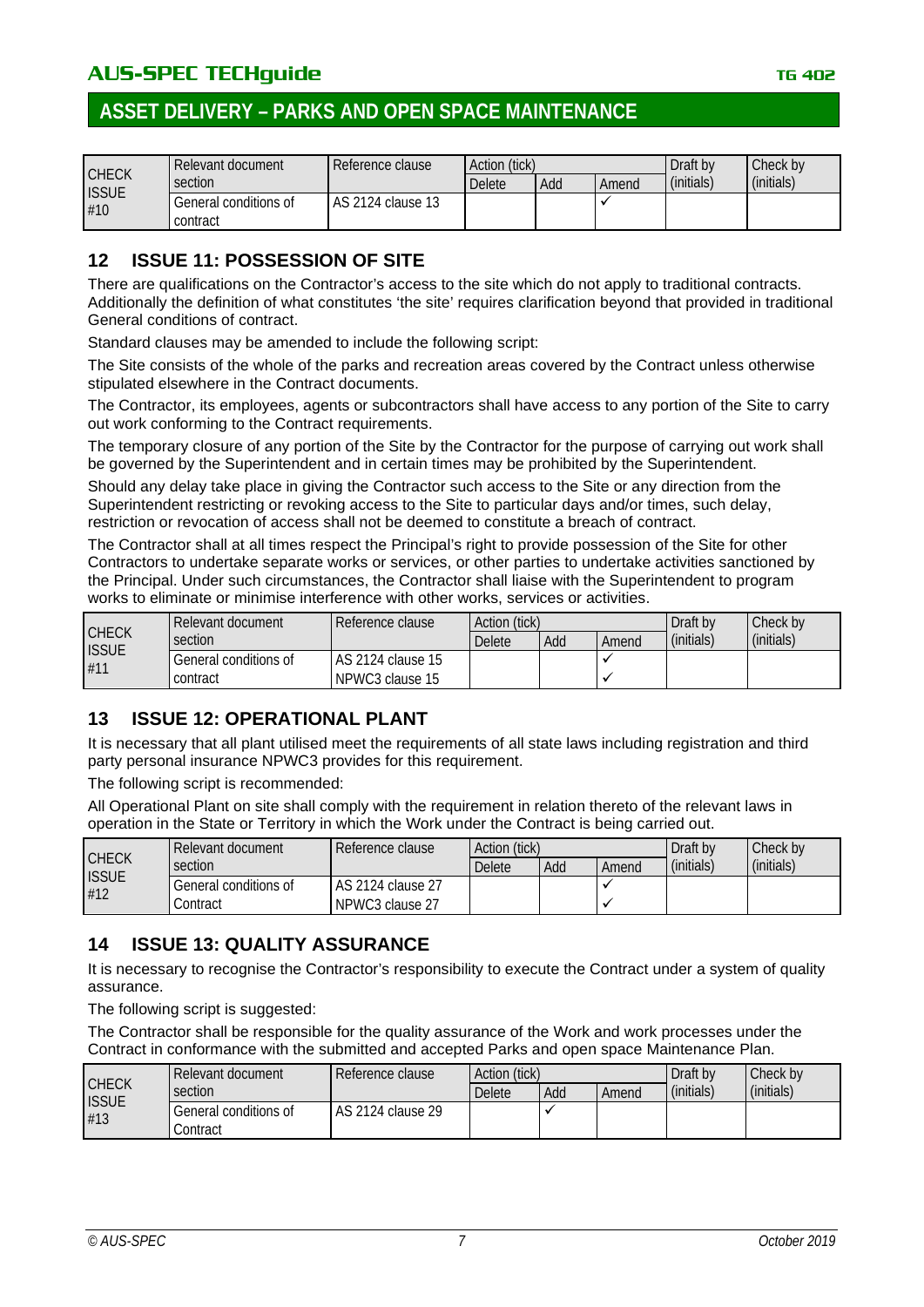# **ASSET DELIVERY – PARKS AND OPEN SPACE MAINTENANCE**

#### <span id="page-7-0"></span>**15 ISSUE 14: WORKING HOURS**

It is necessary to provide for abnormal circumstances in this type of contract. The following script is suggested:

Unless otherwise documented in the Contract or as directed by the Superintendent, the Contractor shall perform his obligations under the Contract at any time of any day.

The Contractor shall be deemed to have included in its rates and prices all additional costs that may be incurred because of the following:

- Working hour restrictions as documented in the Contract.
- Working hour restrictions imposed by Statutory Authorities other than the Principal, including the State Police Force, even if these restrictions have been imposed by the Authorities after the date of acceptance of tender.
- Conforming with any requirements under the Contract in relation to working hours, including but not limited to night work, noise, and traffic management.
- Work carried out outside the ordinary days or hours of work fixed by or under any statute, ordinance or subordinate legislation or by any relevant award, determination, judgement or order of any competent court, board, commission or industrial tribunal, or by any relevant industrial agreement that is in force in the relevant State.

Where no working hour restriction is documented in a Work Order, the Contractor shall execute the work conforming to the provisions of the Contract at the rates set out in the schedule of Daywork rates as standard rates.

Where a working hour restriction outside award recognised working hours is documented in a Work Order, the rates in the schedule of Daywork rates applicable to the work shall be those rates entered as applicable to governing industrial agreement, e.g. shift work rates, 1.5 payment rates or 2.0 payment rates.

|                                     | Relevant document     | Reference clause  | Action (tick) |     |       | Draft by   | Check by   |
|-------------------------------------|-----------------------|-------------------|---------------|-----|-------|------------|------------|
| <b>CHECK</b><br><b>ISSUE</b><br>#14 | section               |                   | Delete        | Add | Amend | (initials) | (initials) |
|                                     | General conditions of | AS 2124 clause 32 |               |     |       |            |            |
|                                     | contract              | NPWC3 clause 32   |               |     |       |            |            |

### <span id="page-7-1"></span>**16 ISSUE 15: WORKS PROGRAMMES AND RELATED ISSUES**

It is necessary to amend General conditions of contract to reflect the long term ongoing nature of the park and recreation area maintenance contract.

Key issues to be addressed are as follows:

- Eliminate reference to construction program and refer to regular submission of programs at fortnightly intervals.
- Extensions to contract response times can only be made when inclement weather is logged for more than 75% of the period, and then only with Superintendent's specific approval on the basis that execution was impractical even if resources were made available.
- Liquidated damages should only be applicable after practical completion of the contract.

|                                     | Relevant document                 | Reference clause                                                              | Action (tick) |     |       | Draft by   | Check by   |
|-------------------------------------|-----------------------------------|-------------------------------------------------------------------------------|---------------|-----|-------|------------|------------|
|                                     | section                           |                                                                               | Delete        | Add | Amend | (initials) | (initials) |
| <b>CHECK</b><br><b>ISSUE</b><br>#15 | General conditions of<br>contract | LAS 2124 clauses 33.<br>35.5, 35.6, 37<br>NPWC3 clauses 33,<br>35.4, 35.5, 37 |               |     |       |            |            |

#### <span id="page-7-2"></span>**17 ISSUE 16: TIMES FOR COMMENCEMENT AND COMPLETION**

Consideration should be given to amendment of the General conditions of contract to recognise three periods which are described in the *1401 General requirements – parks and open space (Maintenance)* worksection, as follows:

- Establishment period.
- Maintenance period.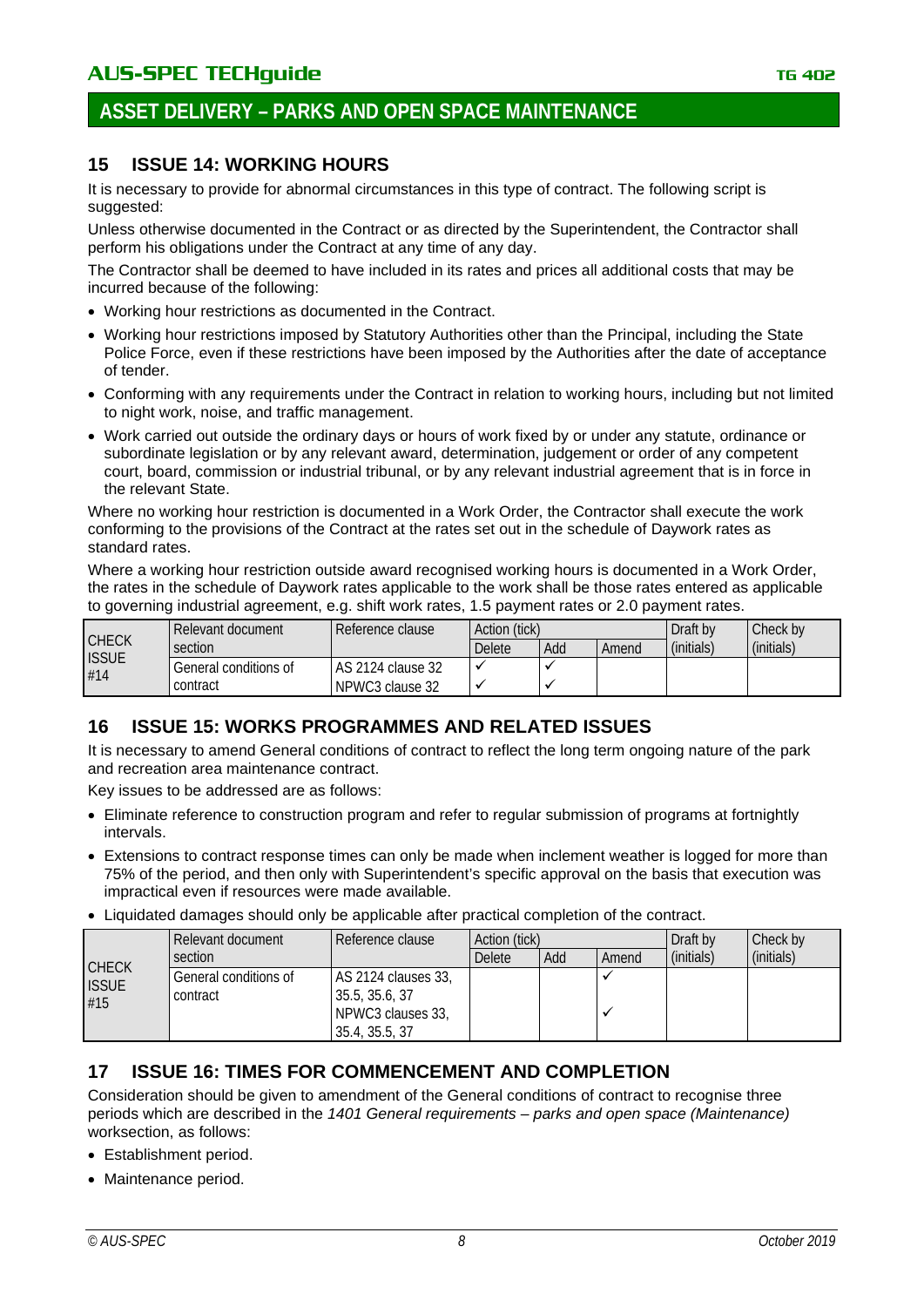# **ASSET DELIVERY – PARKS AND OPEN SPACE MAINTENANCE**

• Wind-down period.

The requirements for each period should be set by the Council to suit the parks and recreation area condition (refer Issue #1).

The duration and relation to the contract term should be included in an Annexure to the General conditions of contract.

| <b>CHECK</b><br><b>ISSUE</b><br>#16 | Relevant document     | Reference clause   | Action (tick) |       |            | Draft by   | Check by |
|-------------------------------------|-----------------------|--------------------|---------------|-------|------------|------------|----------|
|                                     | section               | Delete             | Add           | Amend | (initials) | (initials) |          |
|                                     | General conditions of | LAS 2124 clause 35 |               |       |            |            |          |
|                                     | contract              | NPWC3 clause 35    |               |       |            |            |          |

#### <span id="page-8-0"></span>**18 ISSUE 17: VARIATIONS**

The clause on variations in the General conditions of contract will need review (typically clause 40). The clause should provide for:

- Increase in the number of parks and recreation areas during the Contract period.
- Increase in the scope of nominated Daywork rates as tendered.

Typically there may be agreement on quantum changes to the Lump Sum components of the Contract and introduction of additional categories of Daywork rates for resources. There may also be provision for the traditional application of calculated payment for Daywork determined by the Superintendent. (Refer to NPWC3 clause 41 or AS 2124.)

| <b>CHECK</b><br><b>ISSUE</b><br>#17 | Relevant document     | Reference clause  | Action (tick) |       |            | Draft by   | Check by |
|-------------------------------------|-----------------------|-------------------|---------------|-------|------------|------------|----------|
|                                     | section               | Delete            | Add           | Amend | (initials) | (initials) |          |
|                                     | General conditions of | AS 2124 clause 40 |               |       |            |            |          |
|                                     | contract              | NPWC3 clause 40   |               |       |            |            |          |

# <span id="page-8-1"></span>**19 ISSUE 18: WORK ORDER**

Due to the contractual nature of the Work order referred to in the *1401 General requirements - parks and recreation areas (Maintenance)* worksection and the PMP, it is recommended that the nature and status of the Work order be recognised in the General conditions of contract.

A suggested script is as follows:

Where it is deemed necessary by the Superintendent that additional unscheduled work other than scheduled work payable under lump sum be carried out by the Contractor, the Superintendent will issue or approve a Work Order directing the Contractor to carry out that work. A Work order may be prepared by the Contractor or the Superintendent but must be approved by the Superintendent before commencement of work.

The Work order approved by the Superintendent shall include:

- The location, nature and extent of the Work.
- The estimated quantity of each item of Work.
- A direction to execute the Work for payment on a pro rata basis of the extensions for lump sum activities given in the Bill of quantities or Daywork rates if the Superintendent and the Contractor determine this is appropriate, or fail to agree on the applicability of the pro rata basis.
- Notice that the Superintendent has determined rates under the clause for Daywork in the event that rates provided in the Schedule of Daywork Rates are not accepted as applicable by both the Superintendent and the Contractor.
- Any restrictions to the working hours applicable to the Work.
- The required date of completion of the Work.
- Any other information and direction which the Superintendent deems necessary for the completion of the instructed work.